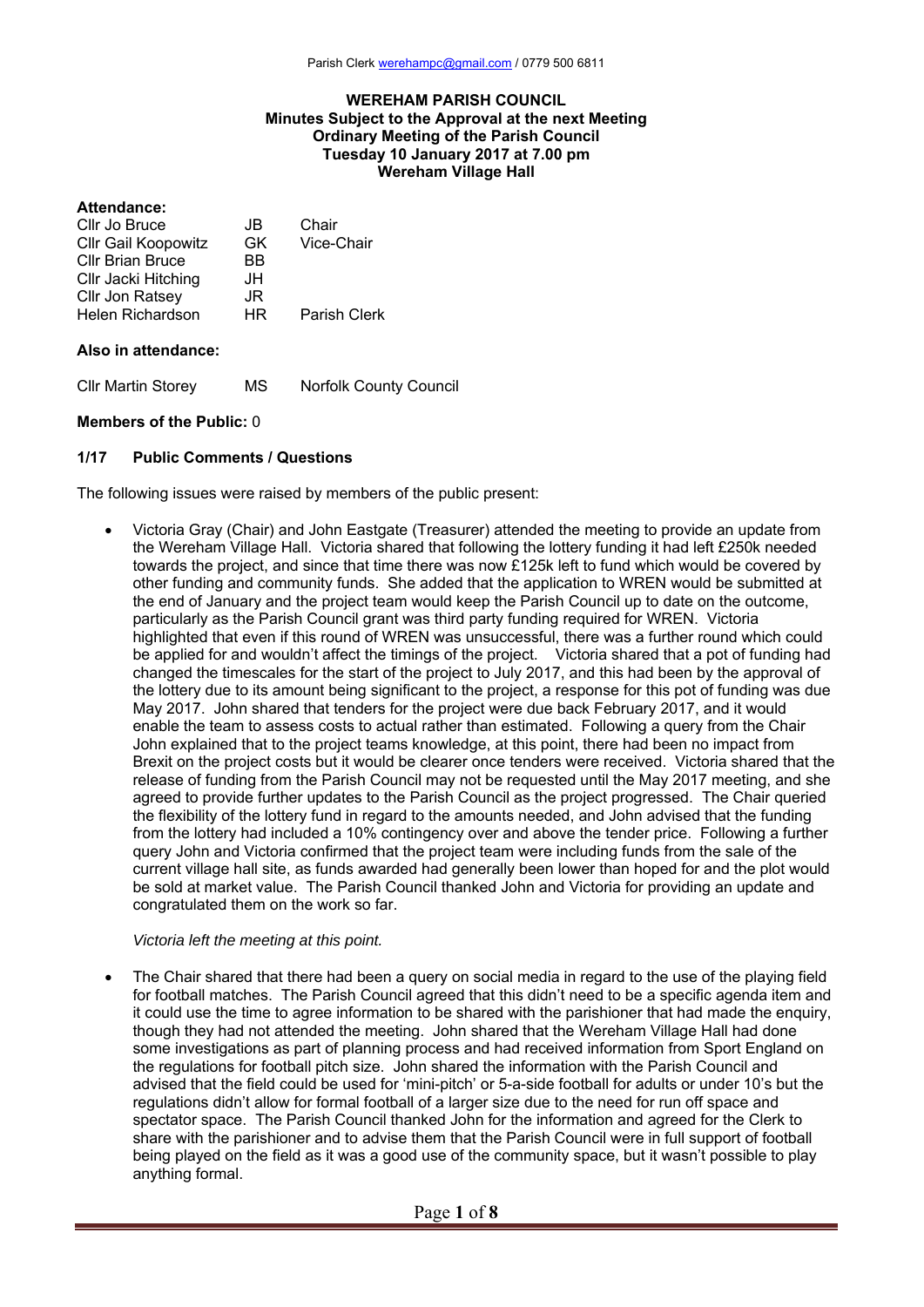*John left the meeting at this point.* 

# **2/17 The Openess and Transparency Notice was read by the Chair.**

# **3/17 Apologies and Welcome**

Apologies were received and accepted for Cllr Pamela Walker. They were also received from Borough Councillor Cllr Colin Sampson.

# **4/17 Consider Declarations of Interest on Agenda Items and Dispensation Requests**

There was none.

# **5/17 Minutes of the Meeting dated 8 November 2016**

The minutes of the Ordinary Parish Council Meeting held on 8 November 2016 were agreed as a true and accurate record of the meeting. *Prop. GK, 2nd JH, Show of hands: All agreed.*

# **6/17 Matters Arising from the Minutes:**

# **i) Highways (Norfolk County Council)**

## **Completed Actions: (For information only)**

- **a) Pond Boards:** BB had double checked that the pond boards had been removed and it was agreed that no further action was required.
- b) **Road Markings at Telephone Box** BB and Mr Gotts had installed the 'No Parking Disabled Access' sign in the area of the dropped kerb inside the telephone box. The Chair asked the Clerk to send a thank you letter to Mr Gott. It was felt that this had an impact on people parking and was working. The Clerk handed notes to be displayed on windscreens for any other cars parked in the area to GK and JH. The Chair updated that when the Clerk had met with Andy Wallace of Norfolk County Council Highways he had advised that a white hatched area wouldn't be possible but he would include a 'H' marking in the area when the roads were due to be marked up in the next financial year. The Clerk agreed to monitor this in the next financial year.

**Resolved:** That the Clerk send a thank you letter to Mr Gott.

- **c) Grounds Maintenance at The Row, Verges** At the previous meeting the Chair had advised that Norfolk Council Highways had confirmed their responsibility for the verges at the top of The Row and would include in their grounds maintenance plan going forward. The Clerk had contacted CGM who had removed The Row verges from the contract at that time, and the Chair advised that they had since advised that the change had been after the end of the contracted works for the year and therefore there was no money due back as a result.
- **d) Fly tipping, Cavenham Road after dog bin on the right towards Boughton** The Chair shared that the Clerk had reported to County Council Highways and the fly tipping had been removed quickly. The Chair reminded the Parish Council that it would be worth sharing with Parishioners that it is possible to report themselves via the online login from their website.
- **e) Verges at College Road** The Clerk had reported via the online Norfolk County Council website and they had acknowledged receipt to investigate. The Chair again shared that this was something that a Parishioner could report themselves via the online login. It was agreed after discussion that the Clerk would bring slips to the meeting containing details of how to report online and also place more information on the notice board, G4, Facebook and the website.

## **Resolved:**

- 1) That the Clerk will create slips of online reporting and bring to each meeting.
- 2) That JH provide the Clerk with the Watlington example mentioned of information provided to parishioners for the purpose of reporting highways matters.
- 3) That the Clerk will place information on G4, Facebook, notice board and the website of how to log reports for Norfolk County Council Highways online.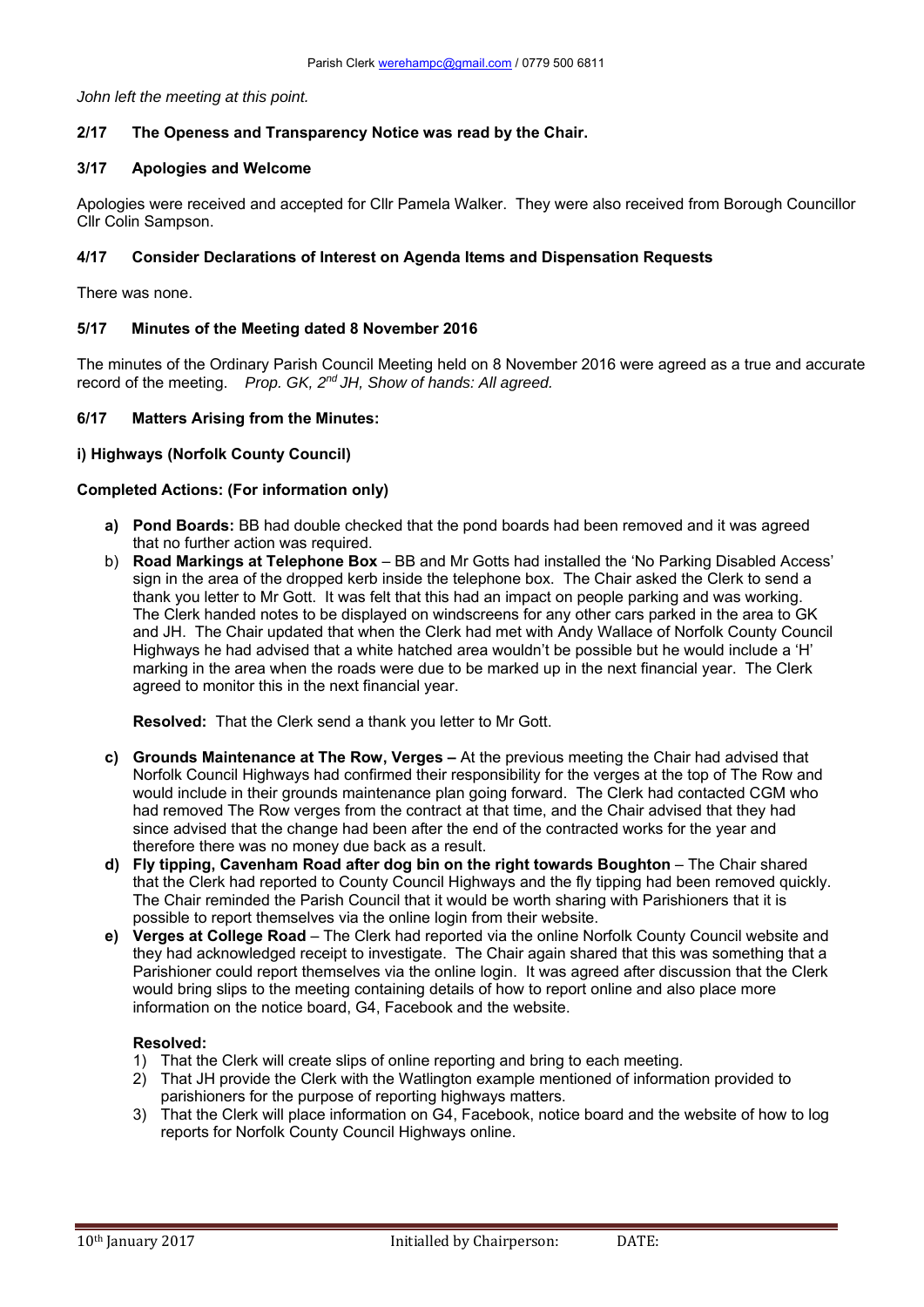# **Outstanding/Pending for Action:**

a) **Drainage at culvert (TF60414) -** JR and BB updated that they were continuing to create a map which Norfolk County Council Highways had requested, for them to establish ownership of the culvert.

**Resolved:** JR and BB will create a map to share with Norfolk County Council Highways to enable them to establish ownership of the culvert,

**b) Road Safety at School Lane –** The Chair shared that following a site visit with Andy Wallace of Norfolk County Council he had agreed with the Clerk to order and install free of charge a warning sign of pedestrians in the road, from the direction of Cavenham Road, as it was felt that traffic could gain speed from that direction only into the blind spot bend at School Lane where the Old School House was situated. The Clerk advised that the signage had been offered free of charge due to the problems that had been experienced with the order and installation of the HGV sign for The Row. He also advised that a further HGV sign at Flegg Green/The Row had been ordered free of charge in light of the problems again. The Chair added that it had also been confirmed by Andy that it would be possible to place the SAM2 Speed sign in the area on the same approach to School Lane. The Clerk shared that a 20 mph limit was confirmed as not possible by Andy due to the area and there were no options for pedestrian pathway lines due to the narrowness. The Clerk agreed to monitor and keep the Parish Council informed.

# **ii) General/Other**

## **Completed Actions: (For information only)**

- **a) Village Hall Land Registry and Charity Registration** The Chair confirmed that the Clerk had acknowledged the change in land title registration from the Parish Council as custodian trustees to the Wereham Village Hall Charitable Incorporated Organisation (CIO), which relinquished its role as Custodian. The Chair added that the Clerk had also shared the minute of the November meeting relating to this with the Village Hall's Solicitor John Gudgeon of Hawkins Ryan as requested and this item was now resolved.
- **b) Grounds Maintenance at Queens Close on Freebridge Community Housing owned land** The Chair shared that at the previous meeting the Chair had advised that Freebridge Community Housing had confirmed their responsibility for the verges at Queens Close and would include in their grounds maintenance plan going forward. The Clerk had contacted CGM who had removed the area from the contract at the time, and they had since advised that the change had been after the end of the contracted works for the year, and therefore there was no money due as a result.
- **c) Campaign for Rural England New Housing Targets support** The Chair advised that the Clerk had returned the signed slip in support of their campaign.
- **d) Instance of Large Vehicular Use of Playing Field**  The Chair advised that the parishioner had been in touch with the Clerk and advised that they had noted to ensure that this didn't happen again, and it was unfortunate the contractor had carried out the work without prior approval.
- **e) Commission of Wickstead Annual Inspection of Play area** The Chair advised that this would be taking place mid-January and the report received would be on the March agenda.
- **f) Bus Shelter Parish Partnership Funding** The Clerk confirmed that this had been removed from future budgets.
- **g) Cutting of Hedge within Cemetery** The Clerk shared following an enquiry at the last meeting that the hedge had been cut twice during the year on 5 August 2016 and 1 December 2016 and this had fulfilled the contract.
- **h) Dog Bins** The Chair confirmed that the Clerk had reported to the Borough Council's team responsible.
- **i)** Neighbourhood Watch Sign It was confirmed that this sign was now back in place on Cavenham Road.
- **j) Transparency Funding Application IT Equipment –** The Clerk shared that this was due for delivery the following week and payment would be made by cheque approved in the meeting once received and used satisfactorily.

# **Outstanding/Pending for Action: (Clerk to Resolve All)**

**a) The Manor House** - The Chair advised that the Clerk had contacted the Conservation Officer twice at the Borough Council for an update but had received no response. The Clerk agreed to continue to chase as no response had been received.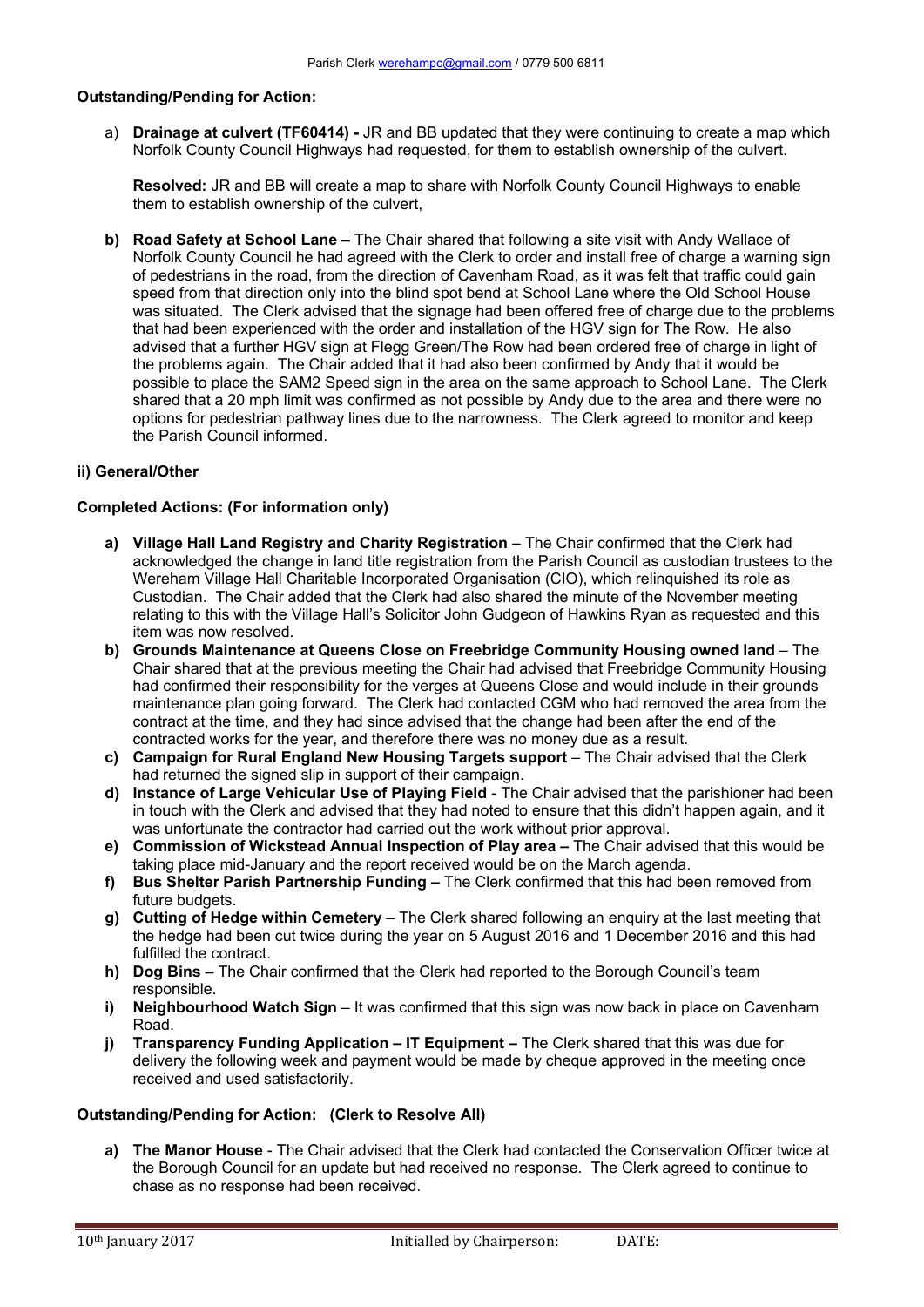- **b) Revised Grounds Maintenance Contract Country Grounds Maintenance** The Chair shared that CGM had responded to the Clerk confirming a fixed price for the next three years of £2441.71 per annum and they would be drawing up contracts for approval at the March meeting. The Clerk confirmed that they had suggested a clause to be included should the Parish Council over the course of each year be dissatisfied with the contract and wish to end it. The Clerk shared that this would be available for the Parish Council's comment and approval also at the March meeting.
- **c) Weed Spraying of Cemetery Path**  The Clerk shared that CGM had advised they had sprayed the cemetery path twice during the year, the Clerk agreed to check the contract and follow up with CGM including cross reference other spraying during the year.
- **d) Cemetery Clearance** The Chair confirmed that the T&A Tree Services had confirmed they would carry out the work late February/early March. The Clerk advised that she had asked them to quote for establishment of a grass seed bed once the area was cleared and would be included on the March agenda for approval. She added that there would be sufficient budget within the 2017/18 budget for this work.
- **e) Oak Tree 13 Playing Field** The Clerk shared that T&A Tree Services had confirmed that the work would be complete the following week.
- **f) Draft Cemetery Policy and Pricing Schedule** The Chair shared that the policy had been updated with amendments requested at the November 2016 meeting and the Clerk would be making it available for public viewing. The Chair shared that the Clerk had raised the requirement to review the rules within the policy for parishioners moving into care or nursing homes, as currently they would be charged a non-parishioner with demonstrable tie rate, but this would be sensitive in the fact that a parishioner may of spent many years in the village with relatives within the cemetery or even possible a reserved plot. After discussion it was agreed that this was an unfair practice and creating some difficulty in administering fees, therefore it was agreed to include the wording that where a parishioner has moved to a care or nursing home up to a 5 year limit they would be eligible for 'parishioner' fees within the cemetery, and that this would be to the Clerks discretion.

*Prop. GK, 2nd JR, Show of hands: All agreed.*

# **Resolved:**

1) That the Clerk will include the wording explaining of a five year limit on parishioners who moving into a nursing home to maintain eligibility to parishioner fees as opposed to non-parishioner fees at the discretion of the Clerk.

# **7/17 Correspondence Received**

The following correspondence was noted by the Parish Council:

- a. BCKLWN Report on the Examination of the Draft KLWN Borough Council Community Infrastructure Levy Charging Schedule.
- b. LAIS1394 Neighbourhood Planning Bill Norfolk.
- c. Parishioner letter in regard to Ducks and the public footpath/road past the Manor House. It was agreed to place on the agenda for the March meeting as due to Governance items were needed prior to the publication of the agenda at the end of the previous month before a meeting.
- d. Norfolk Association of Local Council's (NALC) and Community Action Norfolk (CAN) newsletters

# **8/17 Defibrillator Update**

The Parish Council had received information from the Clerk on membership options for the defibrillator once installed. The Chair advised that Clerk had found out that the Parish Council's insurance included anything of street furniture up to £30 k and therefore any membership covering damage or replacement wouldn't be required.

The Parish Council discussed the 'rescue data download' service and asked the Clerk to find out if this was required as this the bronze option and it was felt that basic maybe enough.

The Parish Council also asked the Clerk to find out if there was fundraising information available from them for the upkeep of the system. The Clerk shared that they had mentioned the possibility of purchasing magnets or keyrings with information regarding the defibrillator that could be provided to parishioners as a way of using any funding underspend, though she would need to double check with the Lottery before placing order. The Councillors agreed that this would be a good idea.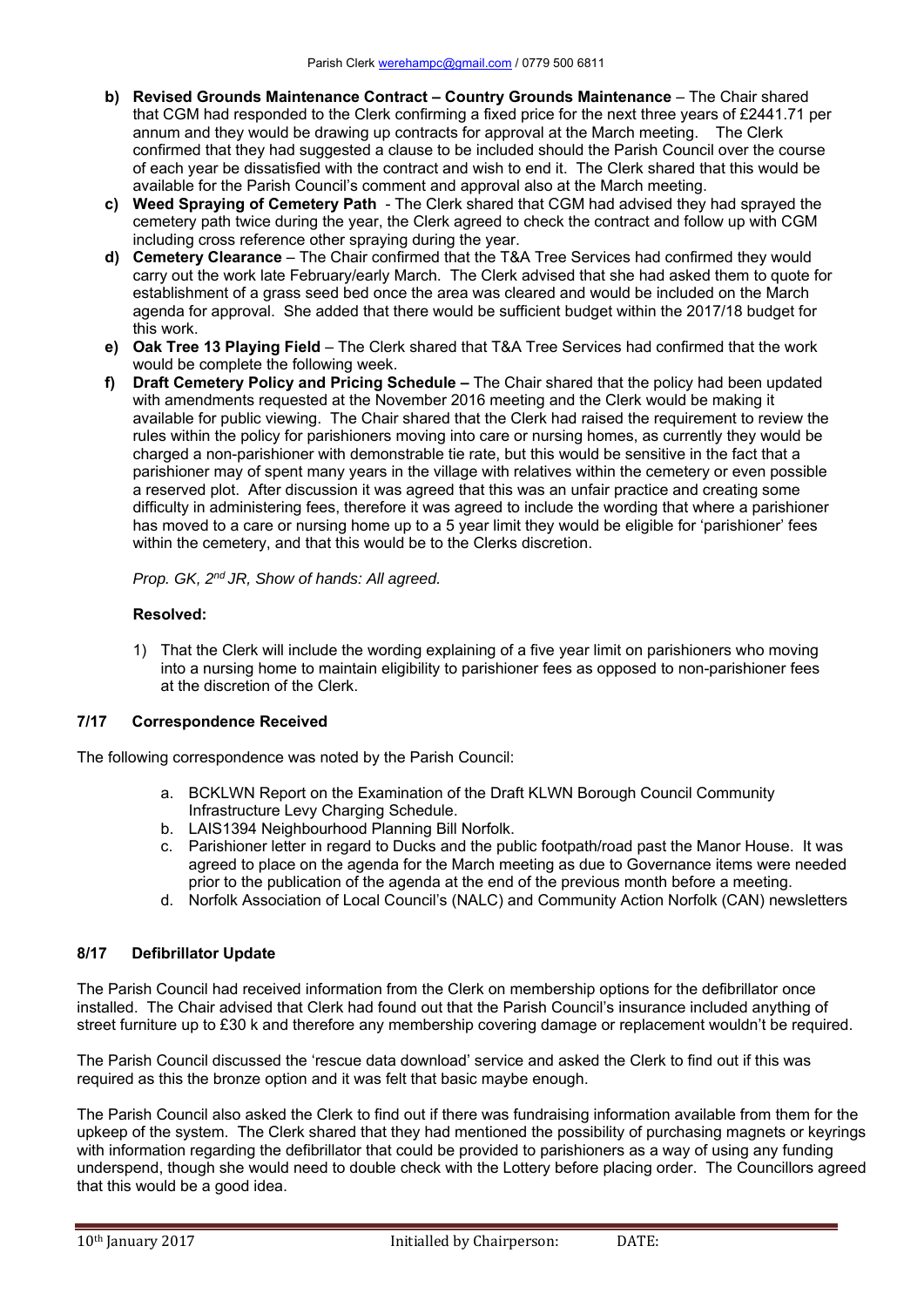The Clerk clarified that the defibrillator was user friendly and parishioners could use it trained or untrained, but it was part of good governance that the parish council offer it. She added that any person requiring assistance by the defibrillator would firstly contact the emergency services by dialling 999 who if appropriate would direct them and provide an access number to the unit and would talk them through its use whilst on the phone, as well as the unit providing voice guidance itself. The Clerk shared that if there was not good governance and sufficient service data provided to the ambulance service they would not agree to register it on their system and therefore it wouldn't be available for use.

The Parish Council also asked the Clerk to clarify with the Heartbeat Trust if an initial training session was part of the purchase of the unit or extra.

The Parish Council also requested that when the free red paint offered as part of adopting the phone box, that the Clerk seek volunteers to paint it.

**Resolved:** (1) That the Clerk will add to her action sheet to seek volunteers to paint the phone box once the red paint is received.

(2) That the Clerk investigate fundraising assistance from the Community Heartbeat Trust.

 (3) That the Clerk get costs on fridge magnets or key rings for parishioners and lottery approval for an underspend of the grant.

- (4) That the Clerk clarifies if the initial training is received as part of the purchase of the unit.
- (5) That the Clerk investigate what 'Download Data Service is'
- (6) That once the Clerk has satisfied herself on items 1-5, that she confirms a final package with the Community Heartbeat Trust and resolves payment.

*Prop. JH, 2nd GK, Show of hands: All agreed.*

# **9/17 Playing Field Re-Licence with Heygates – Update from the Chair**

The Chair shared that the Heygates solicitor was redrafting the licence following comments from Parish Council at its meeting on 8 November 2016, and their Land Agent Adrian had confirmed all requested were agreeable. She added that it was hoped the licence would be available for approval at the March meeting and the Clerk was currently looking at the plan required for the licence requested from Heygates to show the various amounts of ownership of land within the area. The Clerk advised that she had contacted the Village Hall architect Chris Parsons as possibly having a plan that would be appropriate. The Chair reminded the Councillors that the Parish Council had agreed at the November meeting to allow discussions outside a meeting to progress.

# **10/17 SAM2 Speed Sign**

The Chair shared that the Clerk had contacted the Parish Council insurers and they had assured her that it would be reimbursed as a cost covered on the insurance and could be done so quickly when the paid invoice is received by them. The Chair updated that the sign was now ready for delivery and the Clerk had been arranging a briefing session with Roy Payne from Westotec. It was agreed that the Clerk would confirm the date and that GK, JB, BB, JH and the Clerk would attend and share with those unable to attend. The Chair added that the Speedwatch team had since disbanded and therefore would not be possible to include in training or a rota.

# **11/17 Mole Control in the Playing Field**

The Chair shared that the Clerk had requested approval from the Parish Council to commission mole controls on the playing field and received a quote from CGM for £150 plus VAT. Cllr M Storey suggested John Rolfe in Feltwell as seeking alternative costings.

It was pointed out by GK that when she had undertaken a bi-monthly check at the cemetery there was moles present there also.

After discussion it was agreed that the Clerk would seek another quotation for both sites and compare costs. It was also requested that longer term checks and reporting be investigated for costs and reported to the Parish Council at the meeting in March. It was felt that in order for the mole controls to stay in better check the Clerk should be given powers to enlist quotations for such work. The Clerk pointed out that due to the location of the mole hills this would be covered within the policies of it being a health and safety matter for resolution up to the cost of £500. The Parish Councillors noted this information.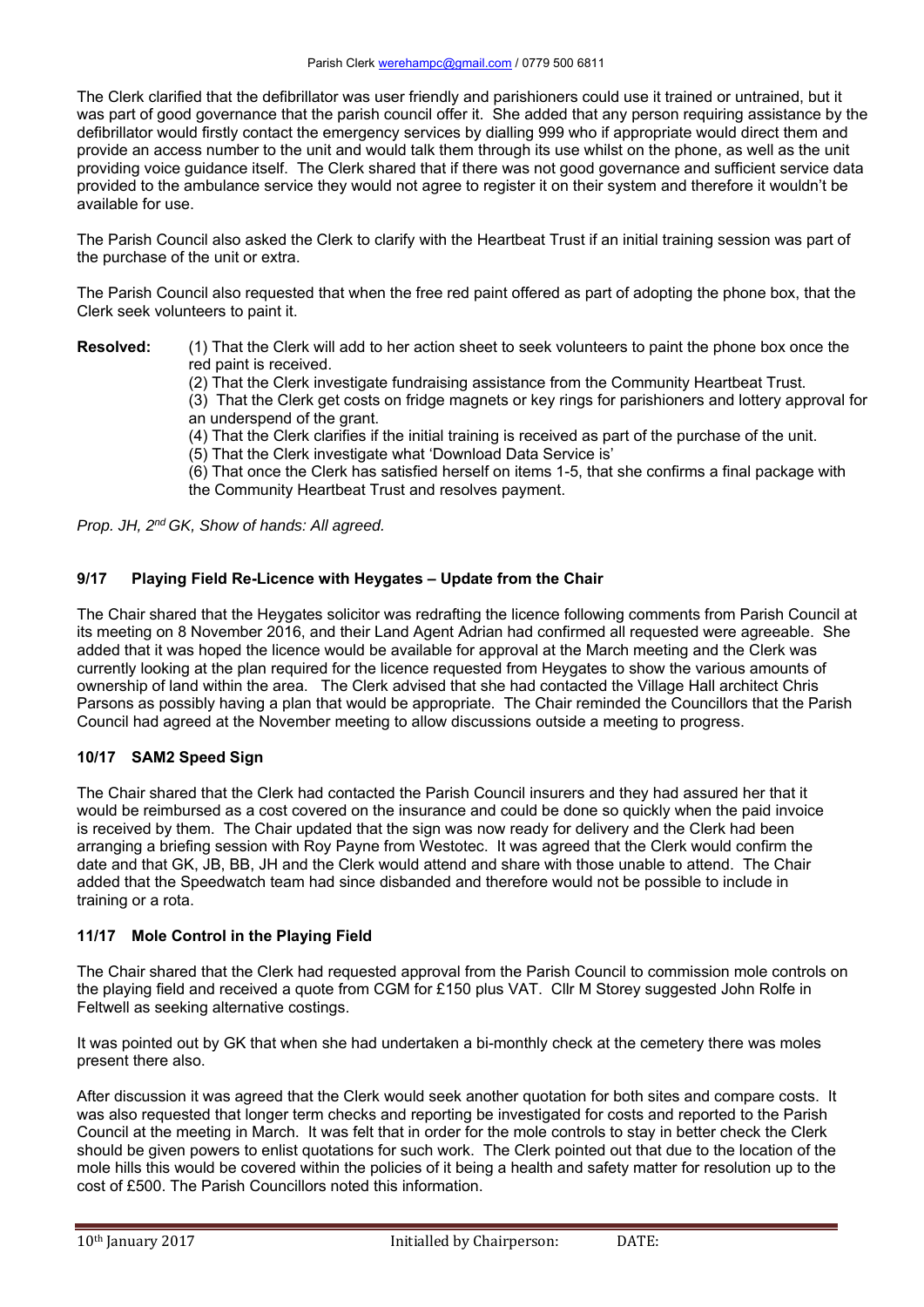## **Resolved**:

- 1) That the Clerk seek alternative quotations for both the playing field and the cemetery for the immediate work required. That the Clerk is given the power to choose the best quote and action as long as no more than £150 plus VAT. The Clerk to also try to contact John Rolfe as suggested by Cllr M Storey.
- 2) That the Clerk seeks longer term control quotations and provides to the Parish Council for further discussion at approval at the March meeting.

## **12/17 Bi Monthly Inspection of the Play Area**

GK shared that as Wickstead were due to do an inspection mid-January it was not necessary.

#### **13/17 Bi Monthly Inspection of the Cemetery**

GK had inspected the area and advised that the mole hills as previously discussed in the meeting needed resolution. GK also shared that she had asked Bonnets to look at the gate opening as it was not easy or safe to use and to come up with a cost effective solution. GK agreed to share with the Clerk the quotation to be placed on the March agenda for discussion. GK also advised that a concrete post and wire was leaning and BB agreed to resolve to make it safe.

#### **Resolved:**

- (1) That GK provide the Clerk with the Quotation on improvement work to the Cemetery Gate.
- (2) That BB would attend to the concrete post and wire to make it safe. [Subsequently after the meeting this was resolved and it was put back in place].

#### **14/17 Rangers / Highways Maintenance Tasks**

a) The drain near the old cattery on the other side of the roundabout is broken and needing repair on the A134. b) Weeds along the wall boundary to the Nags Head property and the A134 pedestrian crossing/path need

removing/spraying.

c) Gully needs clearing along The Row from the A134 to the bottom end.

d) 40 mph flashing road sign on A134 towards Downham Market not working properly.

d) Weight limit signs in wrong position at the factory bypass. JH agreed to investigate and let the Clerk know action required for reporting to Norfolk County Council Highways.

#### **Resolved:**

- **(1)** That the Clerk report the items within this item to Norfolk County Council from a-d.
- **(2)** That JH investigate the weight restriction signs along the factory bypass and report to the Clerk resolve required.

# **15/17 Planning**

There had been no planning applications received for comment and the Parish Council noted applications received for comment since the last meeting listed on the agenda.

The Chair shared that the Borough Council had extended the decision deadline for the Hollies Development of 10 Dwellings to the 10 February 2017 and a result would be available at the March meeting though information was readily available on the Planning Portal of the Borough Council's website.

## **16/17 Council Tax Support Grant**

The Chair advised as per information received from the Borough Council that the grant available to Wereham Parish Council for the financial year 2017/18 would be £360, and this was a decreased amount from the previous year and further still due to decrease over the next couple of years to zero. It was agreed that with small increases in precept it would cover this eventual loss.

## **17/17 Budget and Precept 2017/18 Setting**

The Chair shared that the Clerk had provided the Parish Council with the following documents in order for it to approve the 2017/18 budget and set the precept: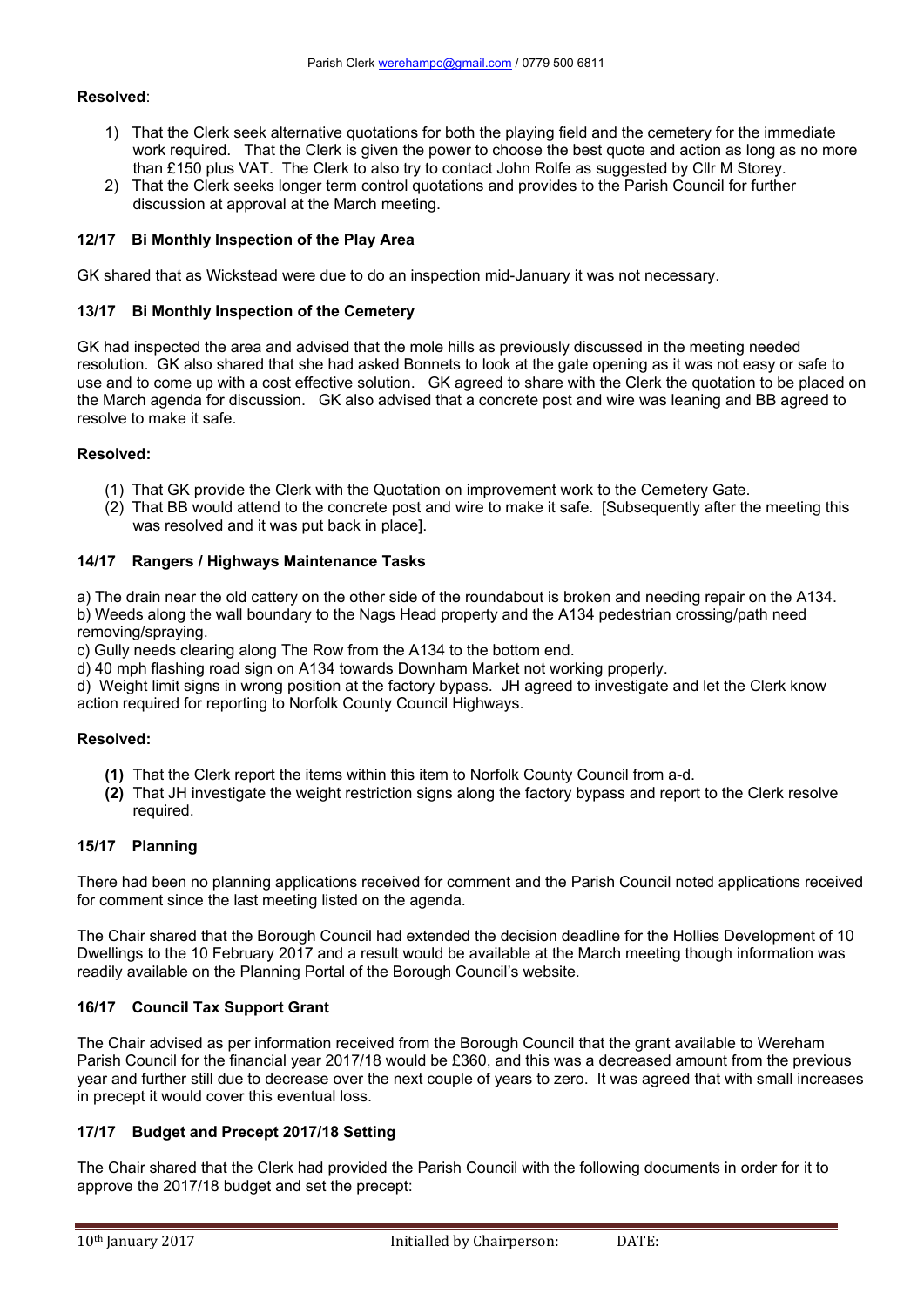- Budget 2017/18
- Payments 2017/18
- Receipts 2017/18

The Chair explained that the precept had been drafted at £15,000 which was increase of £500 from the previous year. The Parish Council discussed and it was generally felt that a small increase would be easier generally for parishioners to adjust to with costs always increasing and it would be unwise not to. The Clerk confirmed that the initial increase of £1100 per year to cover the cost of the Wereham Village Hall Grant of £5500 would continue over the next 4 years, and at the end would be removed. The Clerk confirmed this had been added in 2016/17 as the first £1100. The Chair confirmed that the Clerk had shared the payment for the Village Hall was in the account now and the £1100 recovered over the next four years would put this amount back into the accounts. A Parish Councillor queried the increase of £500 across each parishioner's bill based at Council Tax band level D, but it was felt this would be a very small percentage and with increase in properties in the village would level this out.

The budget for 2017/18 was accepted and the precept of £15,000 was approved for 2017/18.

*Prop. GK, 2nd JH Show of hands: All agreed.*

**Resolved:** That the Clerk send the Parish Precept Requirement Form to the Borough Council with the Precept figure of £15,000 for 2017/18.

## **18/17 Accounts to 3 January 2017**

The Accounts to 3 January 2017 had been provided to the Parish Council including the cheques to be signed and payments approved in accordance below:

#### **WEREHAM PARISH COUNCIL**

#### Summary of Expenditure to 03 January 2017

#### RECEIPTS FOR PERIOD 09/11/16 - 03/01/17

| 05-Dec-16 |         | £2.76 Bank Interest                     |
|-----------|---------|-----------------------------------------|
| 16-Dec-16 |         | £510,00 Burial Fee and Plot Reservation |
|           | £512.76 |                                         |
|           |         |                                         |

DIRECT DEBIT EXPENDITURE FOR PERIOD 09/11/16 - 03/01/17

| 01.12.16 |         | £236.80 H. Richardson Salary |
|----------|---------|------------------------------|
| 11.11.16 |         | £50.38 Street Lighting *     |
| 01.01.17 |         | £236.80 H. Richardson Salary |
| 11.12.16 |         | £48.75 Street Lighting*      |
|          | £572.73 |                              |
|          |         |                              |

FOR AUTHORISATION AND PAYMENT 10/01/17

Transfer needed for approval 10 January 2017 - £6000

#### **CHEQUES:**

|           | £147.11 Country Grounds Maintenance - November 16*                                       |
|-----------|------------------------------------------------------------------------------------------|
|           | £147.11 Country Grounds Maintenance - December 16*                                       |
|           | £3,873.60 Community Heartbeat Trust (Funding £3958)                                      |
|           | £253.52 H.Richardson - Overtime and Expenses - Nov/Dec2016                               |
|           | £908.99 Anglia Computers - Transparency Funding for Clerk Laptop, Printer and Software * |
|           | £35.00 Data Protection Registration                                                      |
|           | £45.00 Norfolk PTS - End of Year Finance Training                                        |
| £5,410.33 |                                                                                          |

Balance as per cash book as at 03.01.17 Business Saver £23484.49 Community Account £2088.17 <sup>(\*</sup> VAT Items)

After transfer and cheques balance in community account will be £2722.84